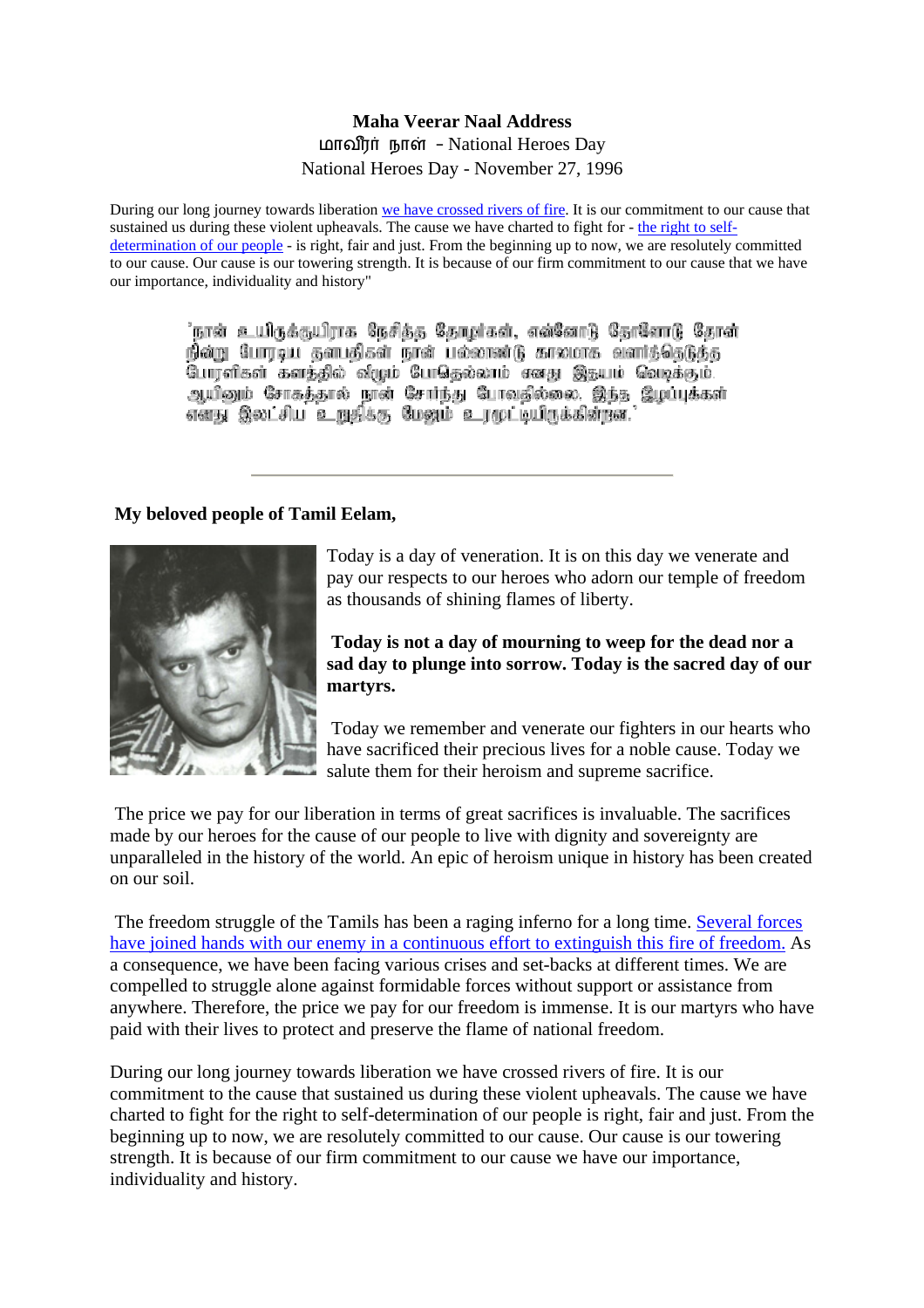The higher ideals of other Tamil groups could not withstand the political upheavals that swept Tamil Eelam. But no force could break our will.

 The [Indian military occupation of Tamil Eelam](http://www.tamilnation.org/intframe/india/880430ltte.htm) posed a major challenge to our determination. At that historical conjuncture when we were hard pressed by the military supremacy of a world power, we fought with fierce determination without giving up the cause. During that dangerous situation, determination became our ultimate weapon. It was by that moral power we were able to confront a great military power of the world.

## **We are now facing a new challenge, [a new war of aggression.](http://www.tamilnation.org/indictment/genocide95/index.htm) Our historical enemy, Sinhala Buddhist Chauvinism, has taken institutional form in the guise of Chandrika's regime and has been conducting a genocidal war against the Tamil nation.**

Having mobilised the full military might of the Sinhala nation, it has occupied the historical lands of the Tamils in the North.

 The central strategic objective of this aggressive war was to destroy the military strength of the LTTE by utilising several divisions of troops and massive fire power. But the Sinhala army has failed to achieve this military objective.

 The grand strategy of the army was to unleash large scale conventional modes of battles in the Jaffna Peninsula, a territorial region surrounded by sea and extremely disadvantageous to us geographically. The plan was to bog us down in the Peninsula and to destroy our military potential. We were aware of this nefarious strategy.

Subsequently we organised a counter plan to fight back effectively the advancing columns and make strategic movement of our forces so as to preserve our military strength from annihilation. As a consequence, the strategic objective of the armed forces in the battles of Jaffna turned out to be a fiasco.

 In the conduct of the war it becomes a necessary condition for a liberation movement practising the art of guerrilla warfare to make strategic withdrawals and to loose areas of control. This cannot be categorised as a military defeat but can be regarded as a temporary set-back. By preserving our military power and our determination, we could launch counter offensive operations at any place and at any time chosen by us when the right objective condition prevails. By such manoeuvres we could inflict heavy damage on the enemy's military power and even regain lost territories.

This strategy is best exemplified at the battle of Mullaitivu where we inflicted heavy casualties on the army and recaptured the territory. This success was possible because we retained our military power.

 This aggressive war that has been launched in the guise of a "war for peace" and as a "war for the liberation of the Tamils" has seriously disrupted the peace of the Tamils, [reduced them to](http://www.tamilnation.org/indictment/genocide95/gen95026.htm)  [refugees,](http://www.tamilnation.org/indictment/genocide95/gen95026.htm) as subjugated people, destroyed their social and economic existence and brought them intolerable suffering. Though the Government of Chandrika has been cheating the world with its [theory of peace,](http://www.tamilnation.org/conflictresolution/tamileelam/cbkproposals/index.htm) in practice it is conducting a brutal war against the Tamil people.

 Jaffna Peninsula has been transformed into an open air prison. Having dismembered the region into different security zones with defence bunds, barbed wire fences and innumerable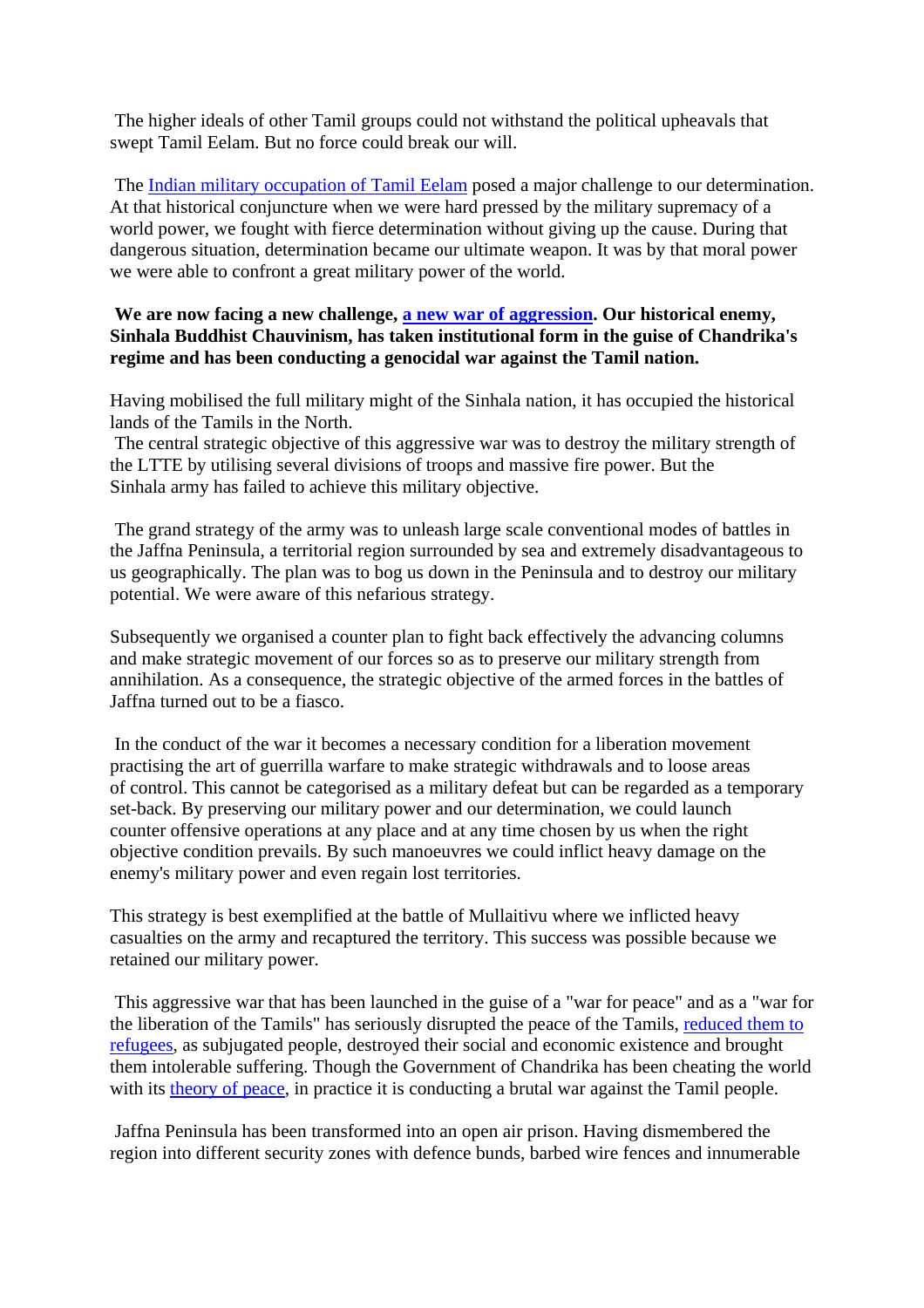check-points, this famous historical land of the Tamils has been brought under the rule of military terror.

[The incidents of arrests, detention, torture, rape, murder, disappearances and the discovery of](http://www.tamilnation.org/indictment/genocide95/index.htm)  [the disappeared in mass graves reveal that a covert genocidal policy is practised in the army](http://www.tamilnation.org/indictment/genocide95/index.htm)  [controlled areas.](http://www.tamilnation.org/indictment/genocide95/index.htm)

 The military atrocities occurring in the occupied areas and the anti-Tamil persecution taking place in the South have exposed the real racist face of the Government. Compared to previous Sinhala Governments, it is Chandrika's regime which has inflicted a deep wound in the soul of the Tamil nation.

From the beginning we realised the Government of Chandrika would not do justice to the Tamils nor would it resolve the Tamil national problem. We were deeply dismayed when her Government adopted [an intransigent and bellicose attitude during peace talks with the](http://www.tamilnation.org/conflictresolution/tamileelam/cbktalks/index.htm)  [LTTE](http://www.tamilnation.org/conflictresolution/tamileelam/cbktalks/index.htm). The talks ended inconclusively when the Government refused to grant even meagre concessions to the urgent day-to-day needs of the Tamils and gave primacy to the interests of the military establishment.

Since the Government believed in military supremacy, in military approaches and in a military solution, it did not treat the peace talks seriously and deliberately created conditions for the failure of the negotiating process. From the beginning until today the deepest aspiration of this Government is to achieve military hegemony in the Tamil homeland and to subjugate the Tamils under military domination.

 This approach pre-dominated by militarism and chauvinism has complicated the ethnic conflict and firmly closed the doors for peace. It has aggravated the armed conflict. It has seriously disrupted the Sri Lankan economy. In totality, Chandrika's Government has been caught up in an insurmountable crisis. The international community is now beginning to realise that Chandrika's "war for peace" is not only destroying the Tamil national life but also plunging the entire island into a major catastrophe.

To distract the world's criticism from her hard-line military approach and for the escalation of the war, Chandrika is sending peace signals. While issuing statements that she is prepared for talks with the LTTE through third party mediation she has also laid down ridiculous conditions that we should surrender arms before talks. No liberation movement with selfrespect could accept such humiliating conditions.

 Having unleashed an intense propaganda campaign categorising [our liberation movement as](http://www.tamilnation.org/tamileelam/armedstruggle/index.htm)  [a "terrorist" organisation](http://www.tamilnation.org/tamileelam/armedstruggle/index.htm) and our freedom struggle as "terrorism" this Government is making every effort to ban our organisation locally and abroad.

**Furthermore, the Government is making [massive military preparations](http://www.tamilnation.org/tamileelam/aid/index.htm) to escalate the war and issuing statements that the LTTE would be wiped out within next year. In these circumstances, we have grave doubts about Chandrika's peace gesture. We are not opposed to peace, nor are we opposed to a resolution of the conflict by peaceful means.** 

We want an authentic peace, a true, honourable, permanent peace, a condition in which our people can live with freedom and dignity in their own land without external